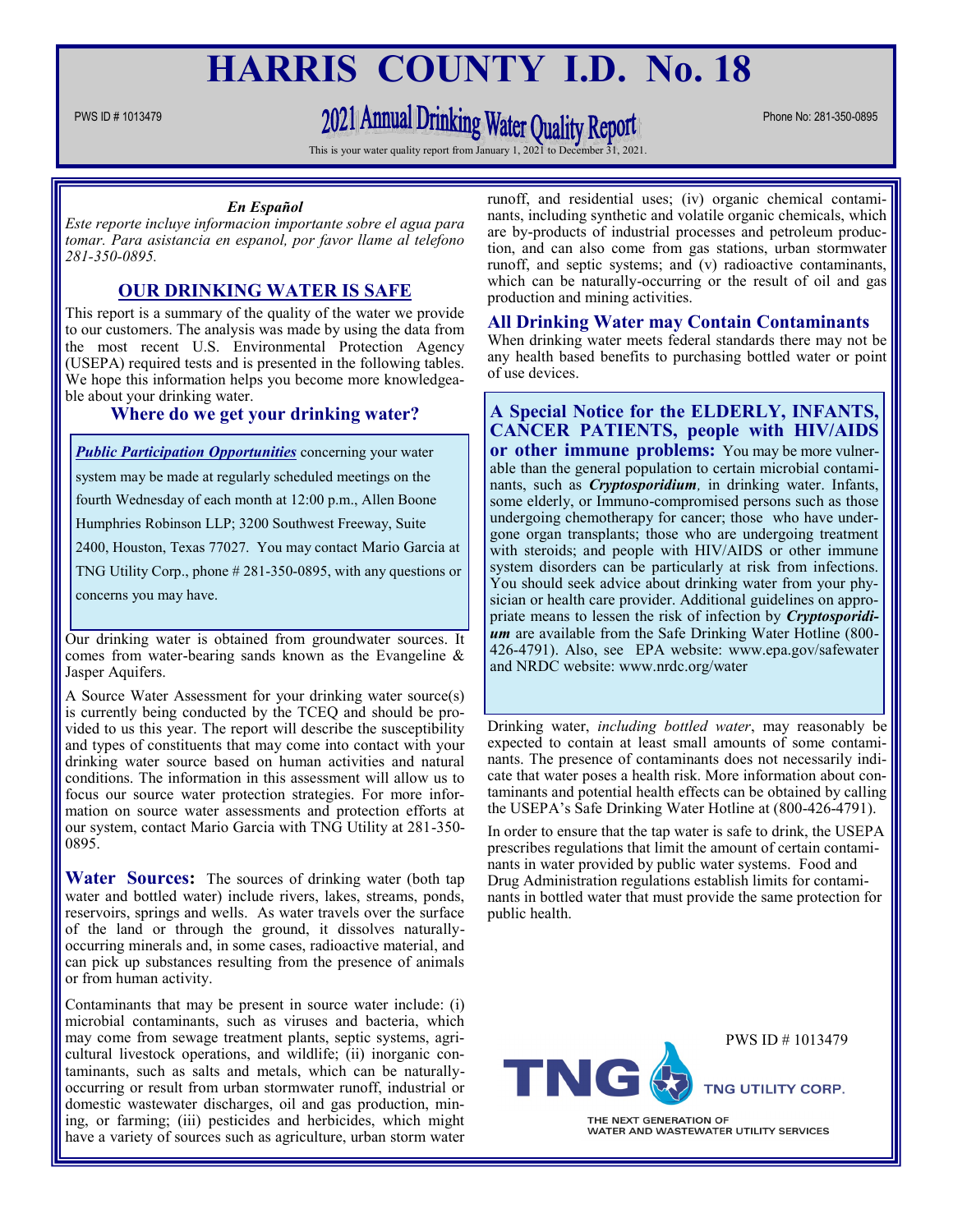#### *About the Following Table*

The following table contains all of the federally regulated or monitored chemical constituents which have been found in your drinking water. USEPA requires water systems to test up to 97 constituents. The data presented in the report is from the most recent testing done in accordance with the regulations.

#### *Abbreviations and Definitions*

**Avg:** Regulatory compliance with some MCLs are based on running annual average of monthly samples. Maximum Contaminant Level (MCL) - The highest level of a contaminant that is allowed in drinking water. MCL's are set as close to the MCLG's as feasible using the best available treat-

ment technology. **Level 1 Assessment:** A Level 1 assessment is a study of the water system to identify potential problems and determine (if possible) why total coliform bacteria have been found in our water

system.

Maximum Contaminant Level Goal (MCLG) - The level of contaminant in drinking water below which there is no known or expected risk to health. MCLG's allow for a margin of safety.<br>Level 2 Assessment: A Level 2 assessment is or why total coliform bacteria have been found in our water system on multiple occasions.

**Maximum Residual Disinfectant Level (MRDL)** - The highest level of disinfectant allowed in drinking water. There is convincing evidence that addition of a disinfectant is necessary for control of microbial contaminants.

**Maximum Residual Disinfectant Level Goal (MRDLG)** - The level of a drinking water disinfectant below which there is no known or expected risk to health. MRDLGs do not reflect the benefits of use of disinfectants to control microbial contamination.

**Treatment Technique (TT)**– A required process intended to reduce the level of a contaminant in drinking water.

Action Level (AL)– The concentration of a contaminant which, if exceeded, triggers treatment or other requirements which a water system must follow.<br>Action Level Goal (ALG)- The level of a contaminant in drinking water bel

**MFL:** million fibers per liter (a measure of asbestos) **ppm** - milligrams per liter or parts per million-or one ounce in 7,350 gallons of water.

**ppb** - micrograms per liter or parts per billion-or one ounce in 7,350,000 gallons of water.

**pCi/l -** pico curies per liter *(a measure of radioactivity)*  **N/A** - not applicable

**mrem**– millirems per year (a measure of radiation absorbed by the body)

**NTU**-nephelometric turbidity units ( a measure of turbidity)

**ppt**– parts per trillion, or nanograms per liter (ng/L) **ppq**– parts per quadrillion, or picograms per liter (pg/L)

*Harris County I.D. No. 18 - 2021 Drinking Water Quality Report Data*

#### **Disinfectant Residuals:**

| Year | Constituent                  | Average<br>Level | Range of Detected MRDL MRDLG<br>Levels (low - high) |  | <b>Unit of</b><br>Measure | Violation | <b>Source of Contaminant</b>             |
|------|------------------------------|------------------|-----------------------------------------------------|--|---------------------------|-----------|------------------------------------------|
|      | 2021 Chlorine Residual, Free | 1.78             | $1.07 - 2.80$                                       |  | ppm                       | No        | Water additive used to control microbes. |

Lead and Copper—These samples are taken from the customer taps. Definitions: Action Level Goal (ALG): The level of a contaminant in drinking water below which there is no known or expected risk to health. ALGs allow for a

| Year      | `onstituent |        | 90th Percentile Number of Sites Exceeding<br>Action Level | Action<br>∟evel | <b>MCLG</b> | Unit of<br><b>Measure</b> | Violation | <b>Source of contaminant</b>                                                           |
|-----------|-------------|--------|-----------------------------------------------------------|-----------------|-------------|---------------------------|-----------|----------------------------------------------------------------------------------------|
| 7/10/2020 | Copper      | 0.0613 |                                                           |                 |             | ppm                       | No        | Corrosion of household plumbing systems:<br>Erosion of natural deposits. Leaching from |
|           |             |        |                                                           |                 |             |                           |           | wood preservatives                                                                     |

The 90th percentile of the Lead/ Copper analysis means the top 10% (highest sample results) of all samples collected. **Disinfectants and Disinfection By-Products:**

| Collection<br>Date | Constituent                                                                                                                                             | <b>Highest Level</b><br>Detected | Range of<br>detected levels | <b>MCLG</b> | MCL      | Units | Violation | <b>Source of Contaminant</b>                                                             |  |
|--------------------|---------------------------------------------------------------------------------------------------------------------------------------------------------|----------------------------------|-----------------------------|-------------|----------|-------|-----------|------------------------------------------------------------------------------------------|--|
|                    | 2021 Haloacetic Acids (HAA5)<br>2021 Total Trihalomethanes (TTHM)                                                                                       | 39                               | 2.6-3<br>38.3-39            | n/a<br>n/a  | 60<br>80 | ppb   | No<br>No  | By-product of drinking water disinfection.<br>By-product of drinking water disinfection. |  |
|                    | ppb<br>* The value in the Highest Level Detected column in the highest average of all HAA5 and TTHM sample results collected at a location over a year. |                                  |                             |             |          |       |           |                                                                                          |  |

**Inorganic Contaminants:**

| Collection<br>Date | Constituent                       | <b>Highest Level</b><br><b>Detected</b> | Range of<br>detected levels | <b>MCLG</b> | <b>MCL</b> | Units | <b>Violation</b> | <b>Source of Contaminant</b>                                                                                                     |
|--------------------|-----------------------------------|-----------------------------------------|-----------------------------|-------------|------------|-------|------------------|----------------------------------------------------------------------------------------------------------------------------------|
| 2021               | Barium                            | 0.0854                                  | 0.0854-0.0854               | 2           | 2          | ppm   | No               | Discharge of drilling wastes or metal refineries.<br>Erosion of natural deposits.                                                |
| 2021               | Fluoride                          | 3.28                                    | 3.28-3.28                   | 4           | 4          | ppm   | No               | Erosion of natural deposits. Water additive<br>which promotes strong teeth; discharge from<br>fertilizer and aluminum factories. |
| 2021               | Chromium                          | 10.3                                    | $10.3 - 10.3$               | 100         | 100        | ppm   | No               | Discharge from steel and pulp mills; Erosion of<br>natural deposits.                                                             |
| 2021               | Nitrate<br>[measured as Nitrogen] | 0.06                                    | $0.06 - 0.06$               | 10          | 10         | ppm   | No               | Runoff from fertilizer use; Leaching from septic tanks,<br>sewage; Erosion of natural deposits.                                  |
| 2021               | Selenium                          |                                         | $5 - 5$                     | 50          | 50         | ppb   | N <sub>o</sub>   | Discharge from peteroleum and metal refineries;<br>Erosion of natural desposits; Discharge from mines.                           |

*This is an alert about your drinking water and a cosmetic dental problem that might affect children under nine years of age. At low levels, fluoride can help prevent cavities, but children drinking water containing more than 2 milligrams per liter (mg/L) of fluoride may develop cosmetic discoloration of their permanent teeth (dental fluorosis). The drinking water provided by your community water system, Harris County Improvement District No. 18*  has a fluoride concentration of 3.28 mg/L. Dental fluorosis, in its moderate or severe forms, may result in a brown staining and/or pitting of the per*manent teeth. This problem occurs only in developing teeth, before they erupt from the gums. Children under nine should be provided with alternative sources of drinking water or water that has been treated to remove the fluoride to avoid the possibility of staining and pitting of their permanent teeth.*  You many also want to contact your dentist about proper use by young children of fluoride-containing products. Older children and adults may safely *drink the water. For more information, please call Brenda Landin or TNG Utility at (281) 350-0895.*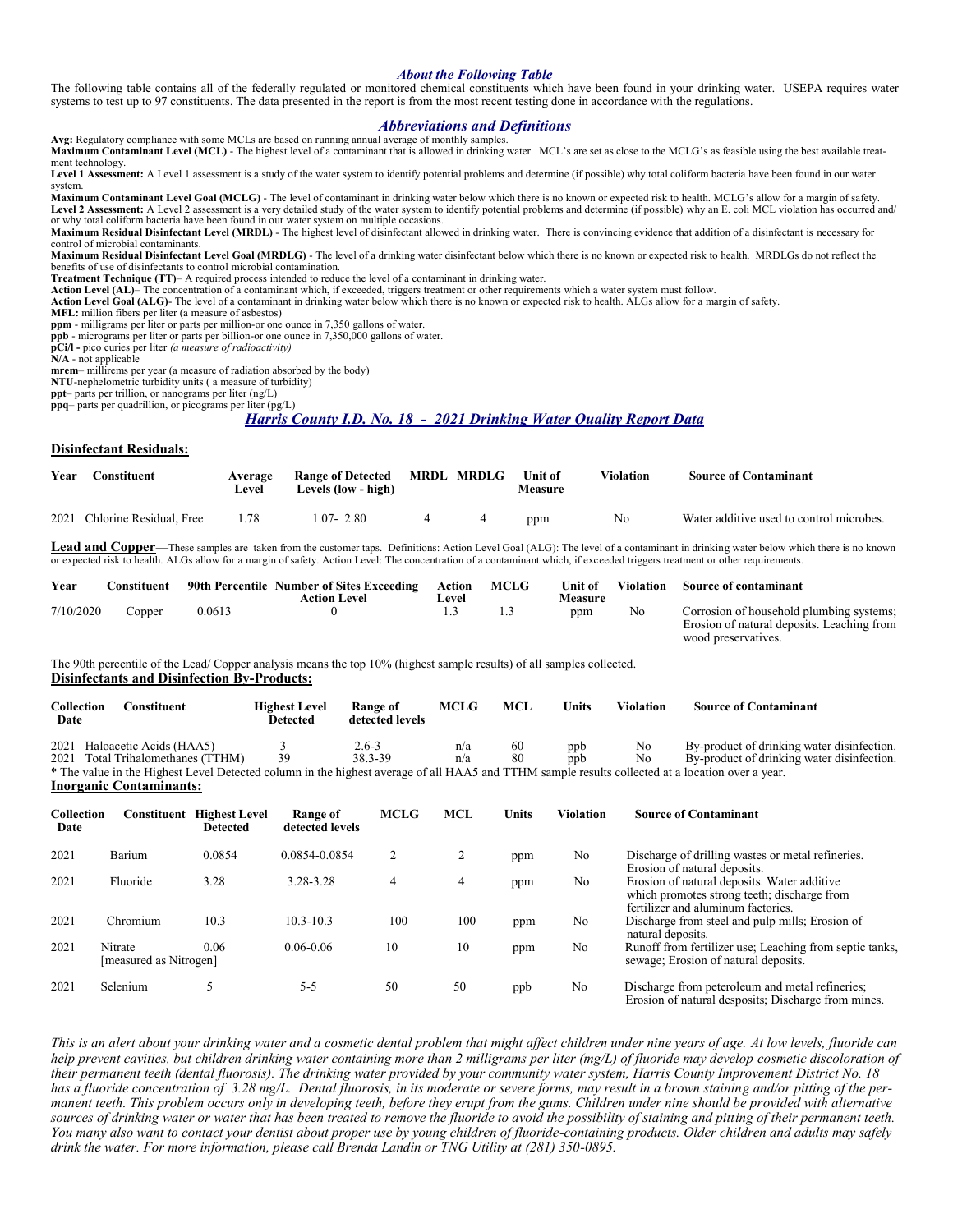## *Harris County I.D. No. 18 - 2021 Drinking Water Quality Report Data*

#### **Radioactive Contaminants**

| Collection<br>Date |                         | <b>Constituent</b> Highest Level<br>Detected | <b>Range of Individual</b><br>Samples | MCLG | MCL | Units              |   | Violation Likely Source of Contamination |
|--------------------|-------------------------|----------------------------------------------|---------------------------------------|------|-----|--------------------|---|------------------------------------------|
| 2021               | Beta/photon<br>emitters |                                              | $4 - 4$                               |      | 50  | $n\mathrm{Ci}/L^*$ | N | Decay of natural and man-made deposits.  |

\*EPA considers 50 pCi/L to be the level of concern for beta particles.

#### *Secondary Constituents*

Many constituents (such as calcium, sodium, or iron) which are often found in drinking water, can cause taste, color, and odor problems. The taste and odor constituents are called secondary constituents and are regulated by the State of Texas, not USEPA. These constituents are not causes for health concerns, but may greatly affect the appearance and taste of your water. Call TNG Utility at (281) 350-0895.

| Secondary and Other Non-Regulated Constituents: - No associated adverse health effects with the following: |  |
|------------------------------------------------------------------------------------------------------------|--|
|                                                                                                            |  |

| Year | Constituent                      | Average<br>Level | <b>Range of Detected</b><br>Levels (low - high) | Secondary<br>Limit | <b>Unit of</b><br><b>Measure</b> | <b>Source of Constituent</b>                                                          |
|------|----------------------------------|------------------|-------------------------------------------------|--------------------|----------------------------------|---------------------------------------------------------------------------------------|
| 2021 | Chloride                         | 115              | $0 - 115$                                       | N/A                | ppm                              | Naturally occurring soluble mineral salts.                                            |
| 2021 | Iron                             | 0.034            | $0 - 0.034$                                     |                    | ppm                              | Erosion of natural deposits; iron or steel water<br>delivery equipment or facilities. |
| 2021 | Manganese                        | 0.0017           | $0 - 0.0017$                                    | .05                | ppm                              | Abundant naturally occurring element.                                                 |
| 2021 | <b>Total Dissolved</b><br>Solids | 812              | $0 - 812$                                       | N/A                | ppm                              | Erosion of natural deposits                                                           |

**Unregulated Contaminants:** Unregulated contaminants are those for which the USEPA has not established drinking water standards. The purpose of unregulated contaminant monitoring is to assist USEPA in determining the occurrence of unregulated contaminants in drinking water and whether future regulations are warranted.

| Year | `onstituent_                | <b>Average of All</b><br><b>Sampling Points</b> | <b>Range of</b><br><b>Detected Levels</b> | Unit of<br>Measure | <b>Source of Contaminant</b>              |
|------|-----------------------------|-------------------------------------------------|-------------------------------------------|--------------------|-------------------------------------------|
| 2021 | <b>Bromodichloromethane</b> |                                                 | $2.9 - 4.9$                               | ppb                | Byproduct of drinking water disinfection. |
| 2021 | Bromoform                   | 4.27ء                                           | $8.8 - 17.1$                              | ppb                | Byproduct of drinking water disinfection. |
| 2021 | <b>Thloroform</b>           | ن د ل                                           | .1 - 1.4                                  | ppb                | Byproduct of drinking water disinfection. |

#### **Coliform Bacteria:**

| <b>Maximum Contaminant</b> | Total Coliform             | Highest No. of  | <b>Fecal Coliform or E.Coli</b> | <b>Total No. of Positive E.Coli</b> | Violation Likely Source of Contamination |
|----------------------------|----------------------------|-----------------|---------------------------------|-------------------------------------|------------------------------------------|
| <b>Level Goal</b>          | <b>Maximum Contaminant</b> | <b>Positive</b> | Maximum Contaminant Level       | or Fecal Coliform Samples           |                                          |
|                            | Level -                    |                 |                                 |                                     |                                          |
|                            | 1 positive monthly         |                 | N/A                             |                                     | Naturally present in the                 |
|                            | sample                     |                 |                                 |                                     | environment                              |

**Organics:** TESTING WAIVED, NOT REPORTED, OR NONE DETECTED

**Fecal Coliform:** MONTHLY TESTS FOUND NO FECAL COLIFORM BACTERIA **Turbidity:** TESTING WAIVED, NOT REPORTED, OR NONE DETECTED

#### **Recommended Additional Health Information for Lead in Drinking Water:**

*"If present, elevated levels of lead can cause serious health problems, especially for pregnant women and young children. Lead in drinking water is primarily from materials and components associated with service lines and home plumbing. This water supply is responsible for providing high quality drinking water, but cannot control the variety of materials used in home plumbing components. When your water has been sitting for several hours, you can minimize the potential for lead exposure by flushing your tap for 30 seconds to 2 minutes before using water for drinking or cooking. If you are concerned about lead in your water, you may wish to have your water tested by an approved laboratory. Information on lead in drinking water, testing methods, and steps you can take to minimize exposure is available from the Safe Drinking Water Hotline or at http://www.epa.gov/safewater/ lead."*